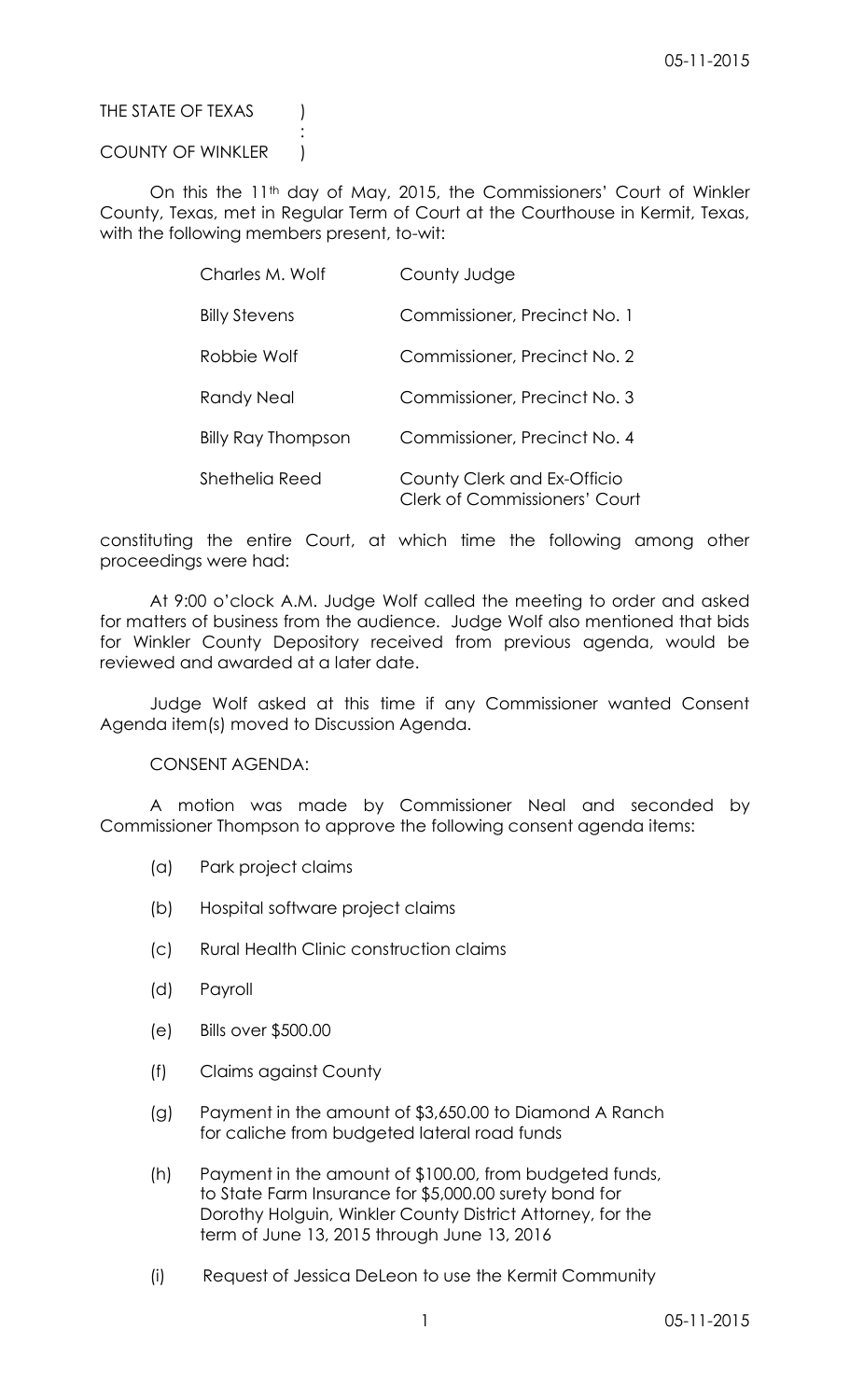Center for a Quinceñera on November 06-08, 2015

(j) Pipeline Construction and Indemnity Contract between Winkler County, Texas and F-250, LLC for road crossings on County Road 207 – 3" to 4" salt water pipeline

which motion became an order of the Court upon the following vote:

| Ayes: | Commissioners Stevens, Wolf, Neal and Thompson |
|-------|------------------------------------------------|
| Noes: | <b>None</b>                                    |

| County Road 207<br>Procinct No.2                                                                                                                                                                                                                                                                                                                                                                                                                                                                                                                 | Connty Read 207<br>Precinct No.2                                                                                                                                                                                                                                                                                                                                                                                                               |
|--------------------------------------------------------------------------------------------------------------------------------------------------------------------------------------------------------------------------------------------------------------------------------------------------------------------------------------------------------------------------------------------------------------------------------------------------------------------------------------------------------------------------------------------------|------------------------------------------------------------------------------------------------------------------------------------------------------------------------------------------------------------------------------------------------------------------------------------------------------------------------------------------------------------------------------------------------------------------------------------------------|
| <b>FIPELINE CONSTRUCTION</b>                                                                                                                                                                                                                                                                                                                                                                                                                                                                                                                     | o. Applicant shall physically support Winkler County bridges, culvart crossings and<br>coad externents as required, or as directed by Winkler County, while any work is                                                                                                                                                                                                                                                                        |
| AND<br>INDEMNITY CONTRACT                                                                                                                                                                                                                                                                                                                                                                                                                                                                                                                        | being carried out hereunder<br>Applicant shell cover any Winkler County road in easement damage with such quantity and quality of backfill muterial as is specified by Winkler County field                                                                                                                                                                                                                                                    |
| <b>State of Texas</b><br>County of Winkler                                                                                                                                                                                                                                                                                                                                                                                                                                                                                                       | representative prior to the Applican commencing backfilling operations.<br>q Applicant shall, as soon as it is reasonably practical after the completion of<br>Applicant's work in the crossing area, restore the surface of the crossing of the                                                                                                                                                                                               |
| Cames now Winkler County Commissioners' Court, by and through The Ronorable Charles<br>M. Welf, County Judge, and F-256, LLC, Applicant, which makes this a contract governing the                                                                                                                                                                                                                                                                                                                                                               | grea as closely as is practical to the condution in which it existed immediately<br>prior to the work being commenced.<br>In the case of damage to Applicant's Facility in the crossing area or other<br>emergency, Applicant shall commence the necessary work and shall forthwith                                                                                                                                                            |
| installation of a salt water pipeline, and in support of same, the parties make the following<br>agreemonts and coverants<br>The parties to this Agreement are Winkler County, Texas and F-250, LLC. Winkler                                                                                                                                                                                                                                                                                                                                     | give to Winkler County's field representative verbal notice of such damage or<br>other emergency and of the necessary work to be conducted, and shall forthwith<br>give written notice to Winkler County.<br>c. The whole of the cost of the work with respect to Applicant's facility in the                                                                                                                                                  |
| County agrees to grant F-250, LLC at their expense, the right to construct (i.e. read<br>crossing for 3" to 4" pipeline) at County Road 207:<br>(REFER TO EXHIBIT "A" A ITACHED HERETO)                                                                                                                                                                                                                                                                                                                                                          | crossing area shall be bome by Applicant.<br>Applicant shall be liable for and shall pay all taxes, cares and assessments of every<br>description whatsoever that may be imposed by any lawful authority by reason of<br>the presence of Applicant's facility in the crossing area, or by reason of this                                                                                                                                       |
| 2. CONDITIONS<br>When Applicant installs a Facility in the onysing area, the following lerius and                                                                                                                                                                                                                                                                                                                                                                                                                                                | Agreement or of saything done by Applicant pursuant to this Agreement<br>Applicant shall indensnify Winkler County from and against all such taxes, rates<br>and assessments.                                                                                                                                                                                                                                                                  |
| conditions shall apply<br>common spot<br>Applicant shall comply with all requirements of the Texas Underground Parality<br>Damage and Safety Act. Section 251, et seq. Texas Utilities Code, and assumes                                                                                                                                                                                                                                                                                                                                         | The costs associated with the location and identification of F-250, ULC's<br>pipelines or the supervision or manitoring of work in the crossing area shall not<br>be charged to the Applicant for short term work. However, if Applicant's work<br>extends past three (3) working days, these extended costs, including the first three (3) days, will be charged to the Applicant                                                             |
| all risks and initiates pursuant to the Section.<br>b. Applicant that interpretent the method of directional boring, who known as<br>horizontal directional drilling or HDD, rather than treaching or cutting.<br>Applicant shall use only bore pipe or cased pipe. All polycthylcue pipe shall<br>ċ.<br>be cased.                                                                                                                                                                                                                               | v. Applicant shall, except in cases of emergency, provide three (3) working days' nature to Winkler County prior to commencement of construction or rustallation<br>of the facility                                                                                                                                                                                                                                                            |
| d. The bore shall be us less than four feet (4") from the road on each side.<br>Applicant shall bury said pipeline to a depth consistent with the Odessa District of<br>۰,                                                                                                                                                                                                                                                                                                                                                                       | 3. REMEDY ON DEFAILLT                                                                                                                                                                                                                                                                                                                                                                                                                          |
| the Texas Department of Transportation requirements from essement to exemptat.<br>Applicant shall install and inastitative suitable buried markers indicating the<br>ł.                                                                                                                                                                                                                                                                                                                                                                          | In the case of default by Applicant in carrying out any of the provisions of this                                                                                                                                                                                                                                                                                                                                                              |
| location of Applicant's Facility in the crossing area<br>g. Applicant shall earry out all work in the crossing area in a proper and diligent<br>numer and in accordance with good engineering and construction practices.<br>ŀ.<br>Applicant shall notify Winkler County 48 hours price to the commencement of any ground detturbance within 30 foct of Winkler County's careenent to enable a                                                                                                                                                   | Agreement, Winkler County may give notice thereof to Applicant. If Applicant falls to commence to remedy such definiti with fifteen (15) days after receipt of such antice and diligently complete such remedy thereafter, Win<br>appropriate to remedy such default and Applicant shall be liable for and shall pay all<br>reasonable casts and expenses incurred by Winkler County in comedying the default                                  |
| field representative to locate and identify the limits of Winkler County's road<br>easements<br>During its operations pursuant to the Agreement, Applicant shall have available at                                                                                                                                                                                                                                                                                                                                                               | Webout restricting or Imaking any other remedy which Winkler County may have agains:<br>Applicant at law or in equaty or pursuant to the terms of this Agreement, in the event the                                                                                                                                                                                                                                                             |
| the crossing area a copy of this Agreement approved by Winkler County<br>Commissioners' Court<br>Applicant shall ensure that the work is carried out in accordance with the                                                                                                                                                                                                                                                                                                                                                                      | Applicant fails to comply with the terms of this Agreement, the Applicant shall pay to Winkler County forthwith upon demand the sum of One Thousand and not100 Dollars<br>per foot (\$1,000.00/ft.) of county road measured from right-of-way to right-of-way<br>as liquidated damages for broach of the aforesaid covenant, it being agreed between<br>Applicant and Winkler County that the actual damages to Winkler County in the event of |
| technical details that are set out in its request for permission that have been accepted by Winkler County and in accordance with the Losation Plan and<br>Profile<br>k The Applicant shall inform its contractors of their responsibilities regarding any                                                                                                                                                                                                                                                                                       | such breach are impractical to associain and that the aforesaid amount is a reasonable<br>estimate thereof.                                                                                                                                                                                                                                                                                                                                    |
| construction or installation of a facility subject to this Agreement<br>Prior to commencement of any work, Applicant shall provide to Winkler County the required 1-800-DIG-TESS form.<br>L.                                                                                                                                                                                                                                                                                                                                                     | 4. FURTHER WORK                                                                                                                                                                                                                                                                                                                                                                                                                                |
| When necessary to present the public, the Applicant shall fence or barricade the                                                                                                                                                                                                                                                                                                                                                                                                                                                                 | a. If, subsequent to the initial work to be undertaken by Applicant for its facility.<br>either Winkler Courty or Applicant desires to undertake any work in the crossing<br>neet, this Agreement shall be deemed to grant content to that party, and the                                                                                                                                                                                      |
| area around the excavation and theil erect such warning signs as required.<br>Applicant shall ensure that the weight of any equipment crossing over Winkler<br>County roads will not cause any durage to suid roads. Applicant shall, if                                                                                                                                                                                                                                                                                                         | provisions of this Agreement shall apply mutatis mutantly to all subsequent work                                                                                                                                                                                                                                                                                                                                                               |
| any such crossing of equipment                                                                                                                                                                                                                                                                                                                                                                                                                                                                                                                   | undortaken by either putty<br>b. Notwithstanding the finegoing, installation of any facility other than those<br>covered by this Agreement, shall require a separate crossing agreement                                                                                                                                                                                                                                                        |
| Road Porc (Revised March 11, 2015)<br>Page 1                                                                                                                                                                                                                                                                                                                                                                                                                                                                                                     | Road Bore (Revised March 11, 2015).<br>Page 2                                                                                                                                                                                                                                                                                                                                                                                                  |
| County Road 207<br>Prepart No.2                                                                                                                                                                                                                                                                                                                                                                                                                                                                                                                  | County Road 202<br>Precinct No.2                                                                                                                                                                                                                                                                                                                                                                                                               |
| Notwithstanding the foregoing, if emergency work is required by either party, that<br>party shall comenence the recorsancy work and shall forthwith give the other party's field representative verbal notice of the extergency and necessary work.<br>and shall forthwith give written notice hereof.                                                                                                                                                                                                                                           | 12. The paraes agree that the venue for any cause of action filed to enforce or involve the<br>subject matter of this contract shall be in Winkler County, Texas.                                                                                                                                                                                                                                                                              |
| 5. UABILITY AND INDEMNITY                                                                                                                                                                                                                                                                                                                                                                                                                                                                                                                        | Eatry min this contract by the County was sufficient by official act of the Winkler<br>County Commissioners' Court taken during a meeting which occurred on the $\angle$ day of                                                                                                                                                                                                                                                                |
| Applicant shall<br>be liable to Winkler County for all loss, damages and expenses which Winkler                                                                                                                                                                                                                                                                                                                                                                                                                                                  | SIGNED AND ENTERED INTO on this the 11 day of May 1015.                                                                                                                                                                                                                                                                                                                                                                                        |
| County may suffer, sustain, pay or incur by reason of any matter or thing arising<br>out of or armhutable to any act or omission of Applicant, its servants, agents,                                                                                                                                                                                                                                                                                                                                                                             | WINKLER COUNTY                                                                                                                                                                                                                                                                                                                                                                                                                                 |
| contractors or employees in respoct of Applicant's use of the crossing area or by<br>reason of this Agreenieru, and in addition,<br>b. indomnify Winkler County against all actions, proceedings, claims, demands and<br>cosis which may be brought against or sultered by Winkler County or which it<br>may sustain, pay or inour by reason of any matter or thing artising out of or                                                                                                                                                           | . n.<br>Charles M. Wolf<br>Winkler County Judge                                                                                                                                                                                                                                                                                                                                                                                                |
| attributable to any act or omission of Applicant, its servents, agents, contractors or employees in respect of Applicant's construction, use and numstenance of the<br>crussing area or by reason of this Agreement.                                                                                                                                                                                                                                                                                                                             | F-250, LLC                                                                                                                                                                                                                                                                                                                                                                                                                                     |
| 6. ASSIGNMENT<br>Neither party shall assign or transfer this Agreement at the rights and privileges hereby                                                                                                                                                                                                                                                                                                                                                                                                                                       |                                                                                                                                                                                                                                                                                                                                                                                                                                                |
| granted without the written consent of the other party first had and obtained and such consent shall not be unceasorably withheid. Together with any request for such consent,<br>the Assignor shall provide the other party with the Assignes's written confirmation that<br>the Assignee is familia: with the terms of this Agreement and agrees to be bound by the                                                                                                                                                                            | The Decision of the Hay<br>Address Decision of the Hand Burghest<br>Telephone 213-28-28-28-20                                                                                                                                                                                                                                                                                                                                                  |
| terms of this Agreement<br>7. Winkler Causty does not presume to permit the placement of said line on private land or<br>State highway, and its permission granted hereunder only extends to that portion of said                                                                                                                                                                                                                                                                                                                                | Cellular Telephone<br>Fax 713 - XCD - 1235                                                                                                                                                                                                                                                                                                                                                                                                     |
| has which travels with it the easement of the County Road in Exhibit A<br>8. F-250, LEC hereby certifies that they hold superior title to either the mineral or fue                                                                                                                                                                                                                                                                                                                                                                              |                                                                                                                                                                                                                                                                                                                                                                                                                                                |
| simple estate in the properties across which said pipeline shall travel, or are beneficiaries<br>of contract with the property owners entitling the Applicant to construct and place said<br>line. Upon request, the Applicant will provide proof of such contractual agreement or<br>other legal right to place the pipeline upon ground adjacent to the County right of way.                                                                                                                                                                   |                                                                                                                                                                                                                                                                                                                                                                                                                                                |
| 9. F-250, LLC hereby agrees to indemnify and save harmless Winkler County, from any<br>hability or damages the County teav suffer as the result of the construction, use<br>maintenance, placement or factore of the pipeline which is the eligins, demands, costs or<br>judgments against the County attring out of subject of this Agreement. The indominity<br>herein provided shall extend from the date of this Agreement until such date as the line is<br>removed and the site is inspected and approved by the County after said removal |                                                                                                                                                                                                                                                                                                                                                                                                                                                |
| 10. If the County, in the exforcement of any part of this Agreement, shall incur necessary<br>expenses, or become obligated to pay attorneys' fees or court costs, F-250, LLC agrees<br>to celebrate the County for such expenses, attorneys' fees, or costs within sixty (6C) days.<br>after receiving written natice from the County of the incurring of such expenses,<br>attomeys' fees, costs or obligations.                                                                                                                               |                                                                                                                                                                                                                                                                                                                                                                                                                                                |
| 11. Stoold F-250, LLC fail to pay the County within the sixty (60) day period referred in in<br>the foregoing paragraph, F-250, J.J.C. agrees to pay interest or the rate of eighteen (18).<br>privent per annum or the maximum legal rate permitted by law on the necessary expenses<br>or degrs incurred by the County in the enforcement of this contract or on any stans. F-<br>250, LLC is obliged to pay with respect to the matter to which indemnity is given by this                                                                    |                                                                                                                                                                                                                                                                                                                                                                                                                                                |
| sontract, from the date such expenses or costs are incurred, or such stims are paid by the<br>County                                                                                                                                                                                                                                                                                                                                                                                                                                             |                                                                                                                                                                                                                                                                                                                                                                                                                                                |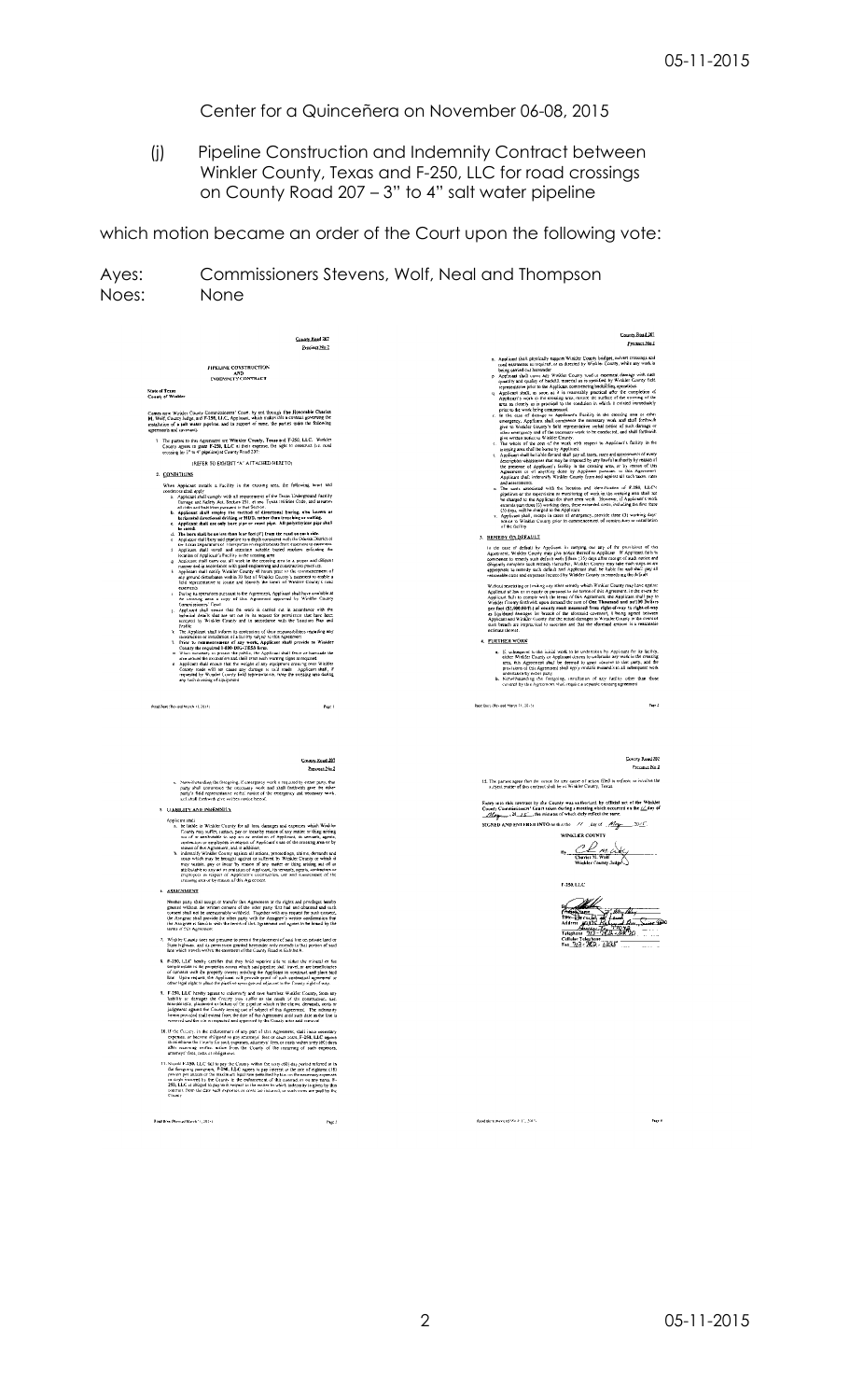

which motion became an order of the Court upon the following vote:

Ayes: Commissioners Stevens, Wolf, Neal and Thompson Noes: None

A motion was made by Commissioner Neal and seconded by Commissioner Thompson to accept tobacco settlement proceeds from the Texas Department of State Health Services in the amount of \$100,963.11; which motion became an order of the Court upon the following vote:

Ayes: Commissioners Stevens, Wolf, Neal and Thompson Noes: None

A motion was made by Commissioner Neal and seconded by Commissioner Thompson to approve payment in the amount of \$3,791.59, from budgeted funds, to Ervin Plumbing & Supply, Inc., for repair and replacement of water heater at Sheriff's Office; which motion became an order of the Court upon the following vote:

Ayes: Commissioners Stevens, Wolf, Neal and Thompson Noes: None

A motion was made by Commissioner Stevens and seconded by Commissioner Neal to approve Proclamation declaring May 10-16, 2015 as "National Hospital Week" in Winkler County; which motion became an order of the Court upon the following vote:

Ayes: Commissioners Stevens, Wolf, Neal and Thompson Noes: None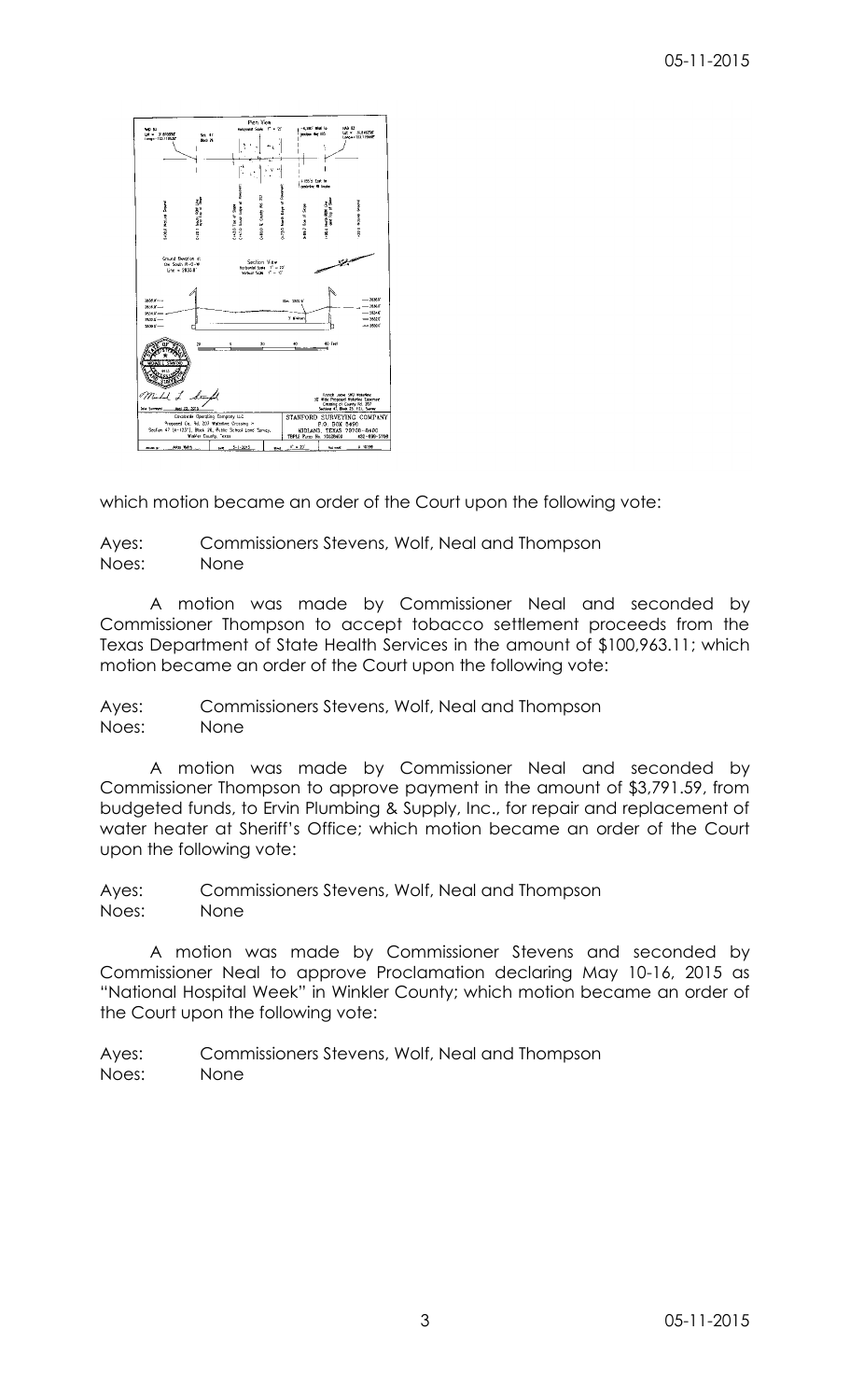| Proclamation                                                                                                                                                                                                                                                                                                                                                                                               |                                                                                                                                                                                                                                        |  |  |
|------------------------------------------------------------------------------------------------------------------------------------------------------------------------------------------------------------------------------------------------------------------------------------------------------------------------------------------------------------------------------------------------------------|----------------------------------------------------------------------------------------------------------------------------------------------------------------------------------------------------------------------------------------|--|--|
|                                                                                                                                                                                                                                                                                                                                                                                                            | NATIONAL HOSPITAL WEEK<br>$MAY 10^{TH} - 16^{TH}$ , 2015                                                                                                                                                                               |  |  |
| Whereas:                                                                                                                                                                                                                                                                                                                                                                                                   | May $10^{\text{th}}$ through the $16^{\text{th}}$ will be observed across our country as "National Hospital Week;" and,                                                                                                                |  |  |
| Whereas:                                                                                                                                                                                                                                                                                                                                                                                                   | Individuals across the country will recognize and celebrate this time honored event; and,                                                                                                                                              |  |  |
| Our hospital and healthcare workforce contribute so much more to our community and economy<br>Whereas:<br>than just healthcare and hospital services; and,                                                                                                                                                                                                                                                 |                                                                                                                                                                                                                                        |  |  |
| Whereas:                                                                                                                                                                                                                                                                                                                                                                                                   | The caring, compassionate, hard working people that compose our hospital's staff and Board<br>deserve universal regard and appreciation for all they do to keep our communities healthy;                                               |  |  |
| THEREFORE, LET BE IT RESOLVED that on this Eleventh day of May 2015, We, the Commissioner's<br>Court of Winkler County do hereby declare the week of May 10 <sup>th</sup> through the 16 <sup>th</sup> as Hospital Week in Winkler<br>County, and urge every member of our community to put forth their expressions of gratitude and applaud the<br>hospital and all health care workers of our community. |                                                                                                                                                                                                                                        |  |  |
|                                                                                                                                                                                                                                                                                                                                                                                                            | Charles Wolf<br>Honorable Judge of Winkler County<br>Robbie Wolf<br>Commissioner. Precinct # 1<br>Commissioner, Precinct # 2<br>Billy Ray Thempson<br>Commissioner, Precinct # 4<br>Commissioner, Precinct # 3<br>Winkler County Clerk |  |  |

A motion was made by Commissioner Stevens and seconded by Commissioner Wolf to approve payment in the amount of \$4,204.09, from budgeted funds, to Austin Turf & Tractor for repair, resetting and sharpening blades on fairway mower; which motion became an order of the Court upon the following vote:

Ayes: Commissioners Stevens, Wolf, Neal and Thompson Noes: None

A motion was made by Commissioner Neal and seconded by Commissioner Thompson to approve request of City of Kermit to sell property unsold at Sheriff's Sale for amounts which are below the adjudged and appraised value, said property being described in property listing of Resolution 15-05, City of Kermit; which motion became an order of the Court upon the following vote:

Ayes: Commissioners Stevens, Wolf, Neal and Thompson Noes: None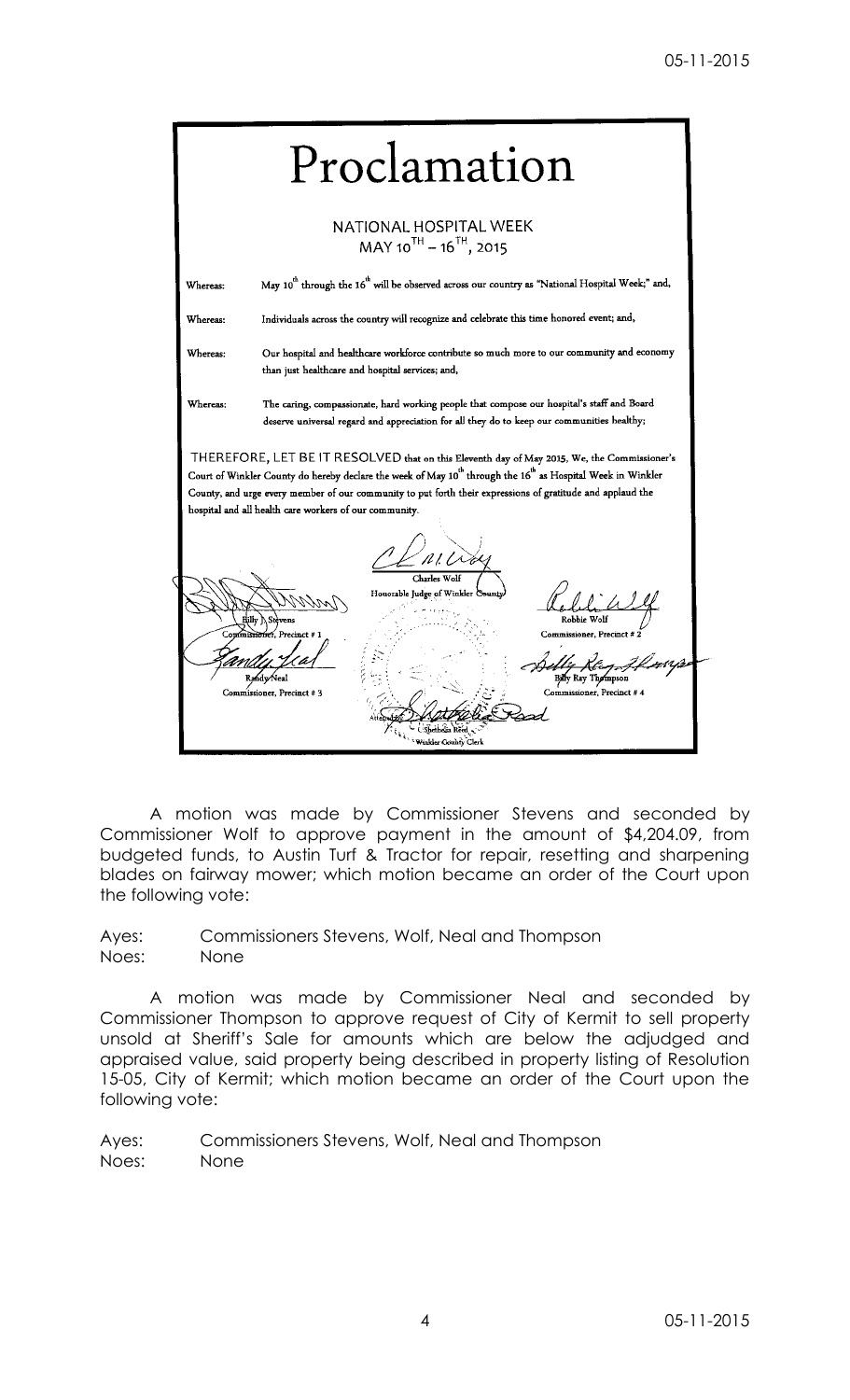# 05-11-2015

|                                                                                                                                                                                                                                                                                                                                                                                                                                                                                                                                                                                | <b>RESOLUTION 15-05</b>                                                                                                                                                                                                                                                                                                                                                                                                                                                                                          |  |  |
|--------------------------------------------------------------------------------------------------------------------------------------------------------------------------------------------------------------------------------------------------------------------------------------------------------------------------------------------------------------------------------------------------------------------------------------------------------------------------------------------------------------------------------------------------------------------------------|------------------------------------------------------------------------------------------------------------------------------------------------------------------------------------------------------------------------------------------------------------------------------------------------------------------------------------------------------------------------------------------------------------------------------------------------------------------------------------------------------------------|--|--|
| 05-04-15<br>Winkler County Commissioners' Court<br>P.O. Drawer Y                                                                                                                                                                                                                                                                                                                                                                                                                                                                                                               | A RESOLUTION BY THE CITY COUNCIL OF THE CITY OF KERMIT, TEXAS,<br>AUTHORIZING THE SALE OF REAL PROPERTIES PLACED IN TRUST WITH THE<br>TAXING ENTITUES OF WINKLER COUNTY AFTER THE LEGAL PROCESS OF<br>FILING A TAX SUIT AND ADVERTISING FOR OPEN BIOS AT A SHERIFF'S TAX<br>SALE: AUTHORIZING THE CITY MANAGER TO ACCEPT BIDS AND OBTAIN<br>COUNCIL APPROVAL TO SELL SAID PROPERTIES IN ACCORDANCE WITH<br>STATE TAXING LAWS IN AN AMOUNT WHICH MAY BE LESS THEN THE<br>MARKET OR JUDGEMENT VALUES.              |  |  |
| Kermit, Texas 79745                                                                                                                                                                                                                                                                                                                                                                                                                                                                                                                                                            | WHEREAS, said properties were acquired through the legal means of a joint tax suit by<br>the City of Kermit, County of Winkler, and the Kermit Independent School District; and                                                                                                                                                                                                                                                                                                                                  |  |  |
| RE: April 07, 2015 - Sheriff's Tax Re-Sale Property Listing<br>(see attached listing on City of Kermit Resolution 15-05, 04-16.2015).                                                                                                                                                                                                                                                                                                                                                                                                                                          | WHEREAS, said properties did not sell at a Sheriff's Tax Saie held at the Winkler<br>County Court House; and<br>WHEREAS, it is in the best interest of the public to place said properties back on the tax                                                                                                                                                                                                                                                                                                       |  |  |
| Honorable Judge Charles Wolf and Gentlemen of the Commissioners' Court:                                                                                                                                                                                                                                                                                                                                                                                                                                                                                                        | roll by authorizing the City Council approval to sell these properties by means of advertisement.<br>or by private sale being sealed bids: and                                                                                                                                                                                                                                                                                                                                                                   |  |  |
| I request placement on the next available meeting agenda.                                                                                                                                                                                                                                                                                                                                                                                                                                                                                                                      | WHEREAS, it is understood that these properties were mostly abandoned in an<br>unsightly and/or hazardous condition; and                                                                                                                                                                                                                                                                                                                                                                                         |  |  |
| ! will introduce a tax re-sale property which has been struck off to the City of Kermit.<br>The Mayor and City Council request permission to sell this property in a manner that is<br>consistent with Texas State law and under the guidance of the taxing attorney's Linebarger, Goggan,<br>Blair & Sampson, LLP. In accordance, action is required by Winkler County and Kermit Independent<br>School District to waive the Sheriff's opening bid value and to authorize the City of Kermit to sell these<br>properties in the best interest of all of the taxing entities. | WHEREAS, it is the intent of the City Council to encourage the sale of these properties<br>to adjacent property owners who are willing to keep the land and appurtenances thereor, in a<br>clean and presentable condition; and<br>WHEREAS, the City Council shall have the authority to negotiate a reasonable price<br>which may be less than the market or judgment value of each property and to sell said properties<br>only to individuals who are not delinquent on property taxes in Winkler County, and |  |  |
| Your approval and consideration in this matter will be most appreciated.                                                                                                                                                                                                                                                                                                                                                                                                                                                                                                       | WHEREAS, the bidder has received a bid sheet and tax re-sale agreement form and                                                                                                                                                                                                                                                                                                                                                                                                                                  |  |  |
| uacerely<br>John C. Shepard<br>Director of Public Works                                                                                                                                                                                                                                                                                                                                                                                                                                                                                                                        | understands that property may be sold subject to post judgment value at any time; and<br>WHEREAS, all bids must be accompanied by a cashiers check or money order payable<br>to the City of Kermit for (10%) of property bid offer, with full refund if not successful high<br>bidder. All successful hidders shall make full payment of property bid, within 7 days of bid<br>opening by cashiers check or money order, to avoid 10% forfeiture of cashiers check or money<br>order.                            |  |  |
| City of Kermit<br>CC: Paula Michel / Area Manager                                                                                                                                                                                                                                                                                                                                                                                                                                                                                                                              | NOW, THEREFORE; BE IT RESOLVED BY THE MAYOR AND CITY<br>COUNCIL OF THE CITY OF KERMIT, TEXAS, to authorize the sale of the following legal<br>described properties by the City Council in the best interest of all taxing entities:                                                                                                                                                                                                                                                                              |  |  |
| <b>Suit Number:</b><br>Peoperty:                                                                                                                                                                                                                                                                                                                                                                                                                                                                                                                                               | WHEREAS, this 11th day of May, 2015, the Commissioners' Court approved Resolution 15-05                                                                                                                                                                                                                                                                                                                                                                                                                          |  |  |
|                                                                                                                                                                                                                                                                                                                                                                                                                                                                                                                                                                                | of the City of Kennit.                                                                                                                                                                                                                                                                                                                                                                                                                                                                                           |  |  |
| Lot 8. Block 85. First Addition, an addition to the City of Kermit. Winkler County,<br>16.501 - R8798<br>Texas, same being 307 N Walnot                                                                                                                                                                                                                                                                                                                                                                                                                                        | Charles M. Wolf<br>Winkler County Judge                                                                                                                                                                                                                                                                                                                                                                                                                                                                          |  |  |
| PASSED AND APPROVED THIS 16 <sup>18</sup> DAY OF APRIL 2015.                                                                                                                                                                                                                                                                                                                                                                                                                                                                                                                   |                                                                                                                                                                                                                                                                                                                                                                                                                                                                                                                  |  |  |
| <b>CITY OF KERMIT</b>                                                                                                                                                                                                                                                                                                                                                                                                                                                                                                                                                          | Sheibelia Reed<br>County Clerk, Winkler County, Texas                                                                                                                                                                                                                                                                                                                                                                                                                                                            |  |  |
| Secretary, Diana Franc                                                                                                                                                                                                                                                                                                                                                                                                                                                                                                                                                         |                                                                                                                                                                                                                                                                                                                                                                                                                                                                                                                  |  |  |

A motion was made by Commissioner Wolf and seconded by Commissioner Stevens to approve purchase of EMS uniforms from Galls in the amount of \$3,400.00 from budgeted funds; which motion became an order of the Court upon the following vote:

Ayes: Commissioners Stevens, Wolf, Neal and Thompson Noes: None

There were no line item transfer(s), budget amendment(s) or salary schedule change(s) for Winkler County Memorial Hospital for the Court to consider at this time.

A motion was made by Commissioner Stevens and seconded by Commissioner Neal to approve request of Winkler County Golf Course to host a North Texas Junior PGA Golf Tournament on Tuesday, July 21, 2015; which motion became an order of the Court upon the following vote:

Ayes: Commissioners Stevens, Wolf, Neal and Thompson Noes: None

A motion was made by Commissioner Neal and seconded by Commissioner Wolf to approve request of Commissioner, Precinct No. 3, to spray for vegetation at the airport in an amount not to exceed \$5,000.00 from capital expenditure funds; which motion became an order of the Court upon the following vote:

Ayes: Commissioners Stevens, Wolf, Neal and Thompson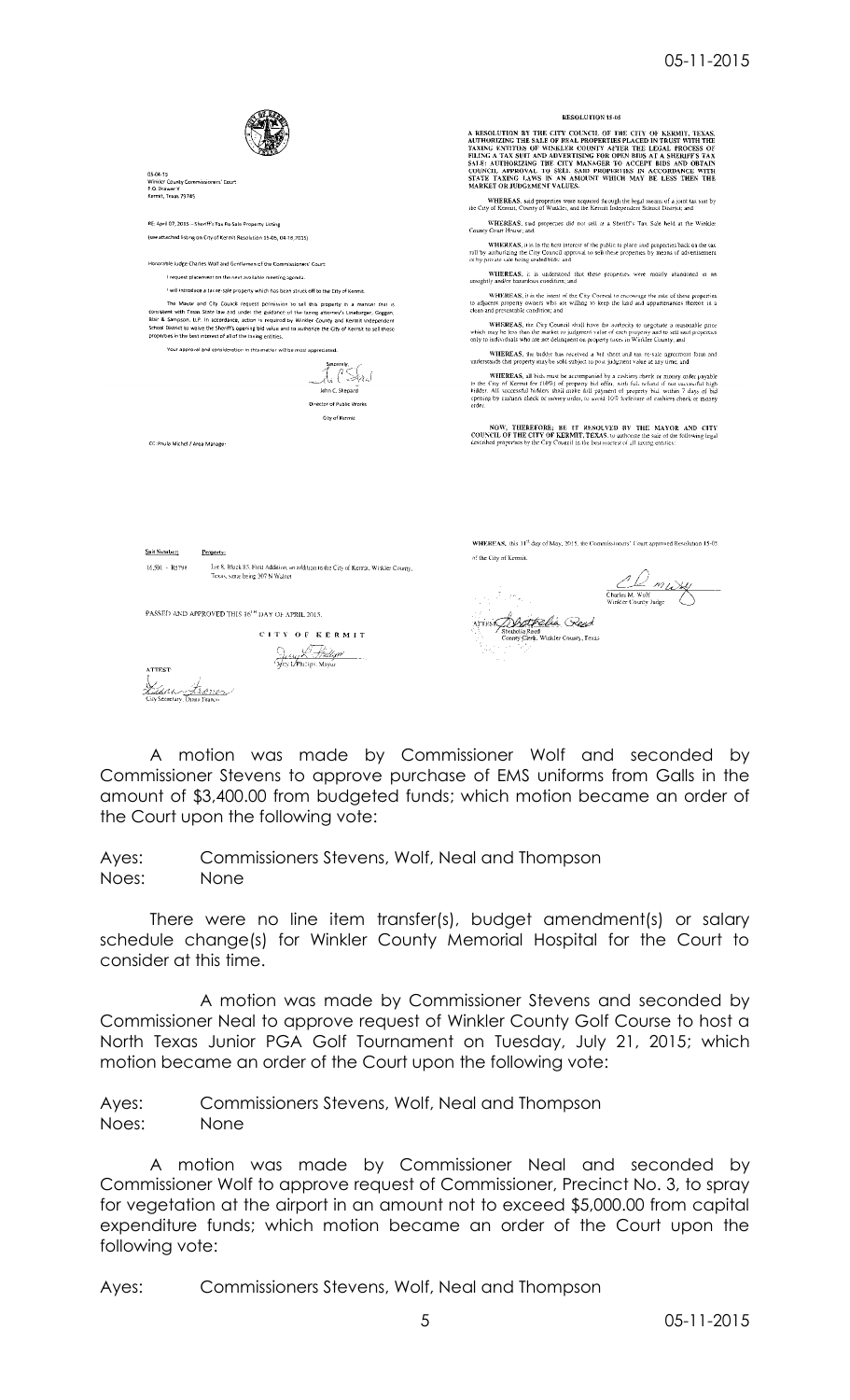### Noes: None

A motion was made by Commissioner Wolf and seconded by Commissioner Stevens to approve request of Commissioner, Precinct No. 2, to purchase and install automatic gate for Precinct No. 2 barn in the amount of \$8,000.00 from capital expenditure funds; which motion became an order of the Court upon the following vote:

| Ayes: | Commissioners Stevens, Wolf, Neal and Thompson |
|-------|------------------------------------------------|
| Noes: | None                                           |

A motion was made by Commissioner Neal and seconded by Commissioner Thompson to receive the following Monthly Reports from County Officials of fees earned and collected for the month of April, 2015;

| <b>MONTHLY REPORTS</b>                                                                                                                                                                                                        |  |
|-------------------------------------------------------------------------------------------------------------------------------------------------------------------------------------------------------------------------------|--|
| For the Month of                                                                                                                                                                                                              |  |
| Amount<br>Date<br>Tommy Duckworth, Co Attorney Fee 1/6, 91 Hot Check 5-8-15<br>Received<br>5-0-15                                                                                                                             |  |
| \$2.OO                                                                                                                                                                                                                        |  |
|                                                                                                                                                                                                                               |  |
|                                                                                                                                                                                                                               |  |
|                                                                                                                                                                                                                               |  |
|                                                                                                                                                                                                                               |  |
|                                                                                                                                                                                                                               |  |
| \$1563.3<br>$5 - 7 - 15$                                                                                                                                                                                                      |  |
| Eric DeAnda, Probation and Contract and Contract and Contract and Contract and Contract and Contract and Contract and                                                                                                         |  |
|                                                                                                                                                                                                                               |  |
|                                                                                                                                                                                                                               |  |
|                                                                                                                                                                                                                               |  |
| Billy Ray Thompson, Commissioner Precinct #4                                                                                                                                                                                  |  |
|                                                                                                                                                                                                                               |  |
|                                                                                                                                                                                                                               |  |
| Lee Wilson, Constable Pct # 2 and 2 and 2 and 2 and 2 and 2 and 2 and 2 and 2 and 2 and 2 and 2 and 2 and 2 and 2 and 2 and 2 and 2 and 2 and 2 and 2 and 2 and 2 and 2 and 2 and 2 and 2 and 2 and 2 and 2 and 2 and 2 and 2 |  |
| Richard Crow, Constable Pct #1                                                                                                                                                                                                |  |

which motion became an order of the Court upon the following vote:

Ayes: Commissioners Stevens, Wolf, Neal and Thompson Noes: None

A motion was made by Commissioner Neal and seconded by Commissioner Stevens to approve the following line item adjustment(s):